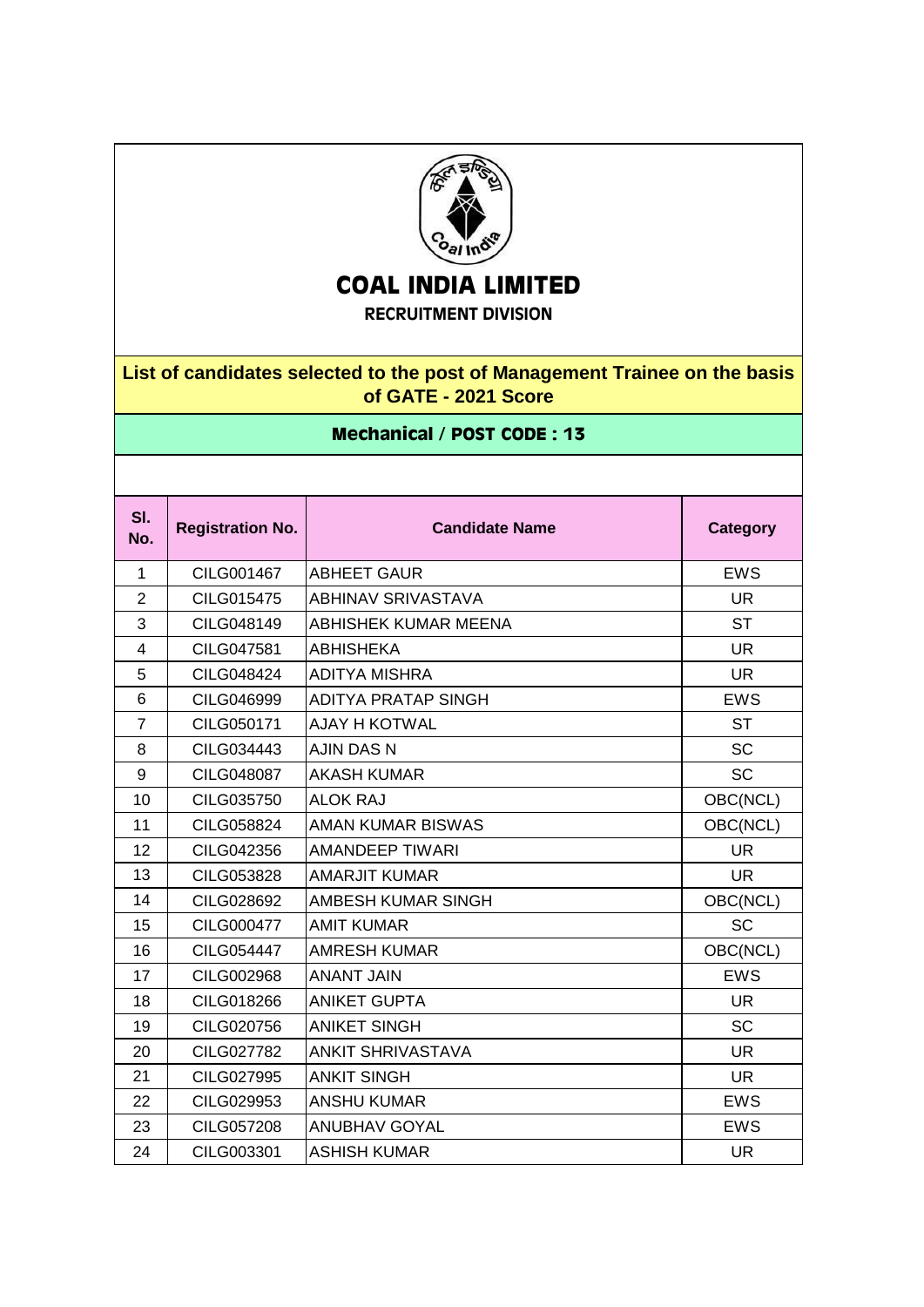| SI.<br>No. | <b>Registration No.</b> | <b>Candidate Name</b>              | <b>Category</b> |
|------------|-------------------------|------------------------------------|-----------------|
| 25         | CILG041078              | <b>ASHOK RAMPAL</b>                | SC              |
| 26         | <b>CILG047888</b>       | <b>ATUL RAJ MEENA</b>              | <b>ST</b>       |
| 27         | CILG062183              | AVINASH RAJENDRA GAIKWAD           | <b>SC</b>       |
| 28         | CILG004960              | <b>AVIRAL SINGH</b>                | SC              |
| 29         | CILG043102              | <b>AVIRUP BISWAS</b>               | <b>UR</b>       |
| 30         | CILG036618              | <b>AYUSHMAN SA</b>                 | SC              |
| 31         | <b>CILG007786</b>       | <b>BADAL KUMAR</b>                 | SC              |
| 32         | CILG047641              | BHINGRADIYA JEMISHBHAI SUBHASHBHAI | <b>UR</b>       |
| 33         | CILG000334              | <b>BHUKYA AVINASH</b>              | <b>ST</b>       |
| 34         | CILG050826              | <b>CHANDAN RAAZ</b>                | OBC(NCL)        |
| 35         | CILG043315              | CHAVDA JAY MAHENDRABHAI            | OBC(NCL)        |
| 36         | CILG055364              | DEEPAK VISHWAKARMA                 | OBC(NCL)        |
| 37         | CILG027089              | <b>DIGVIJAY SINGH BORA</b>         | <b>UR</b>       |
| 38         | CILG055993              | <b>DINESH KUMAR</b>                | <b>ST</b>       |
| 39         | CILG022335              | <b>DIPESH KUMAR</b>                | SC              |
| 40         | CILG023821              | DUBEY DEVVRAT ANILKUMAR            | <b>UR</b>       |
| 41         | CILG049503              | <b>DUDE GANESH BALU</b>            | OBC(NCL)        |
| 42         | CILG044092              | <b>DUNNA SAI SAGAR</b>             | OBC(NCL)        |
| 43         | CILG058123              | <b>FAIZAL</b>                      | OBC(NCL)        |
| 44         | CILG003164              | <b>GANESH KUMAR</b>                | UR/PwD-OH       |
| 45         | CILG037295              | <b>GAURAV JOSHI</b>                | <b>EWS</b>      |
| 46         | CILG005894              | <b>GAURAV KUMAR</b>                | <b>UR</b>       |
| 47         | CILG029965              | <b>GOKUVADA SANKHARA RAO</b>       | OBC(NCL)        |
| 48         | CILG047172              | <b>HIMANSHU</b>                    | <b>EWS</b>      |
| 49         | CILG052180              | <b>HIMANSHU PAL</b>                | OBC(NCL)        |
| 50         | CILG048885              | <b>KARNATI SATWIK</b>              | UR.             |
| 51         | CILG050342              | KASI MURALI KRISHNA                | <b>SC</b>       |
| 52         | CILG014228              | KAUSHAL KUMAR KAUSHIK              | OBC(NCL)        |
| 53         | CILG020518              | <b>KIRAN P V</b>                   | OBC(NCL)        |
| 54         | CILG049108              | <b>KISHLAY</b>                     | OBC(NCL)        |
| 55         | CILG055102              | KONA BHUSHANA RAO                  | <b>EWS</b>      |
| 56         | CILG016104              | KRISHAN LAL CHAURASIYA             | OBC(NCL)        |
| 57         | CILG060113              | <b>KRISHN MEENA</b>                | <b>ST</b>       |
| 58         | CILG007590              | <b>LOVENISH YADAV</b>              | OBC(NCL)        |
| 59         | CILG030309              | <b>MAHENDAR BHOOKAR</b>            | OBC(NCL)        |
| 60         | CILG029954              | <b>MANISH KUMAR</b>                | UR              |
| 61         | CILG020119              | <b>MANISH SINGH</b>                | OBC(NCL)        |
| 62         | CILG013385              | MARUVADA SWAPNIL                   | UR              |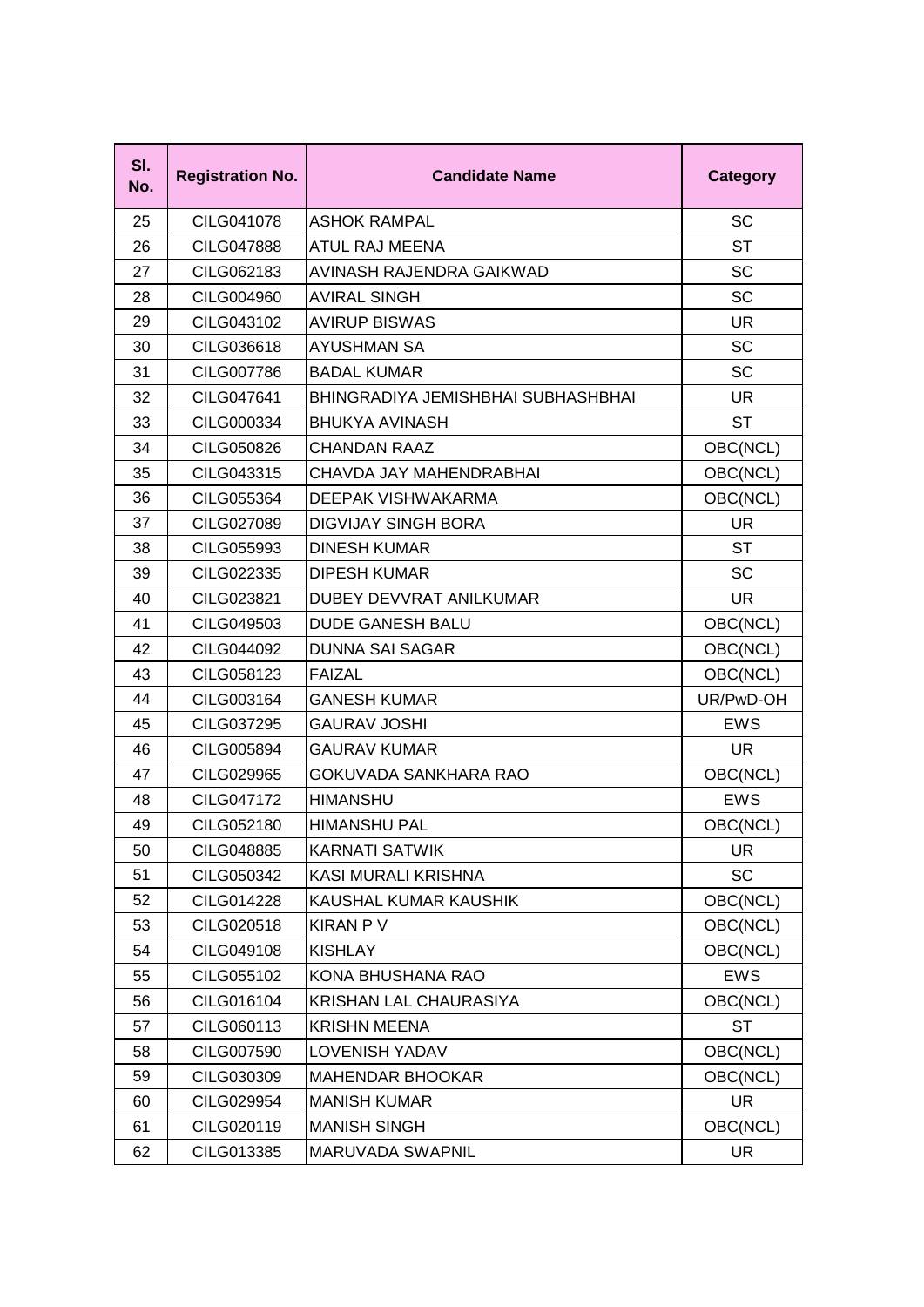| SI.<br>No. | <b>Registration No.</b> | <b>Candidate Name</b>             | <b>Category</b> |
|------------|-------------------------|-----------------------------------|-----------------|
| 63         | CILG032484              | <b>MAYANK JAIN</b>                | EWS             |
| 64         | CILG012936              | <b>MEHAL RAJ</b>                  | SC              |
| 65         | CILG001300              | <b>MIHIR GOKHALE</b>              | <b>EWS</b>      |
| 66         | CILG000198              | <b>MITUL KUMAR</b>                | OBC(NCL)        |
| 67         | CILG047095              | MOHD ZEESHAN ALI                  | OBC(NCL)        |
| 68         | CILG014916              | <b>MOHIT</b>                      | SC              |
| 69         | CILG028653              | <b>MRIGENDRA SINGH</b>            | OBC(NCL)        |
| 70         | CILG000682              | <b>MUNISH KUMAR</b>               | UR.             |
| 71         | CILG041305              | MURAHARI VENKATA KRISHNA          | SC              |
| 72         | CILG021798              | <b>NAVNEET GIRI</b>               | OBC(NCL)        |
| 73         | CILG058583              | <b>NIRANJAN PANT</b>              | <b>EWS</b>      |
| 74         | CILG053637              | <b>NIRMAL</b>                     | OBC(NCL)        |
| 75         | <b>CILG015870</b>       | <b>NITISH KUMAR</b>               | OBC(NCL)        |
| 76         | <b>CILG052908</b>       | <b>PAMAJULA MADHU</b>             | OBC(NCL)        |
| 77         | CILG028456              | PANDYA AYUSH VIPULBHAI            | <b>UR</b>       |
| 78         | CILG033228              | <b>PATEL UMANG SURESHBHAI</b>     | <b>UR</b>       |
| 79         | CILG054482              | PEDIREDLA SAI VAMSI               | OBC(NCL)        |
| 80         | CILG039105              | PHAUJEE RAM MEENA                 | <b>ST</b>       |
| 81         | CILG048892              | PRAJAPATI SIDDHESHWAR DUKHANTIRAM | OBC(NCL)        |
| 82         | CILG003774              | PRANAV KUMAR                      | OBC(NCL)        |
| 83         | <b>CILG022208</b>       | <b>PRANJAL MAHAJAN</b>            | <b>UR</b>       |
| 84         | CILG030165              | <b>PRASHANT KUMAR</b>             | ST              |
| 85         | CILG023260              | <b>PRATEEK CHOUDHARY</b>          | <b>UR</b>       |
| 86         | CILG049376              | <b>PRAYAS TYAGI</b>               | <b>EWS</b>      |
| 87         | CILG024179              | <b>PRIYAL SURESH KUMAR</b>        | UR.             |
| 88         | CILG048646              | PRIYANSHU KUMAR SINGH             | OBC(NCL)        |
| 89         | CILG050069              | <b>RAHUL SHEKHAR</b>              | OBC(NCL)        |
| 90         | CILG030859              | <b>RAJAT VASHISHATE</b>           | <b>UR</b>       |
| 91         | CILG055901              | RAJENDRA CHOUDHARY                | OBC(NCL)        |
| 92         | CILG049505              | RAJENDRA SAHU                     | OBC(NCL)        |
| 93         | CILG047546              | <b>RANDHIR KUMAR</b>              | OBC(NCL)        |
| 94         | CILG004140              | <b>RASHMI PRASAD</b>              | SC              |
| 95         | CILG019549              | RAVI YADAV                        | OBC(NCL)        |
| 96         | <b>CILG025587</b>       | REETESH SRIVASTAVA                | <b>UR</b>       |
| 97         | CILG024726              | <b>RITIK SAGAR</b>                | SC              |
| 98         | CILG038730              | ROUSHAN BHARTIYA                  | OBC(NCL)        |
| 99         | CILG013675              | <b>RUP NARAYAN PAL</b>            | OBC(NCL)        |
| 100        | CILG053132              | SABBAVARAPU SAI GANESH            | OBC(NCL)        |